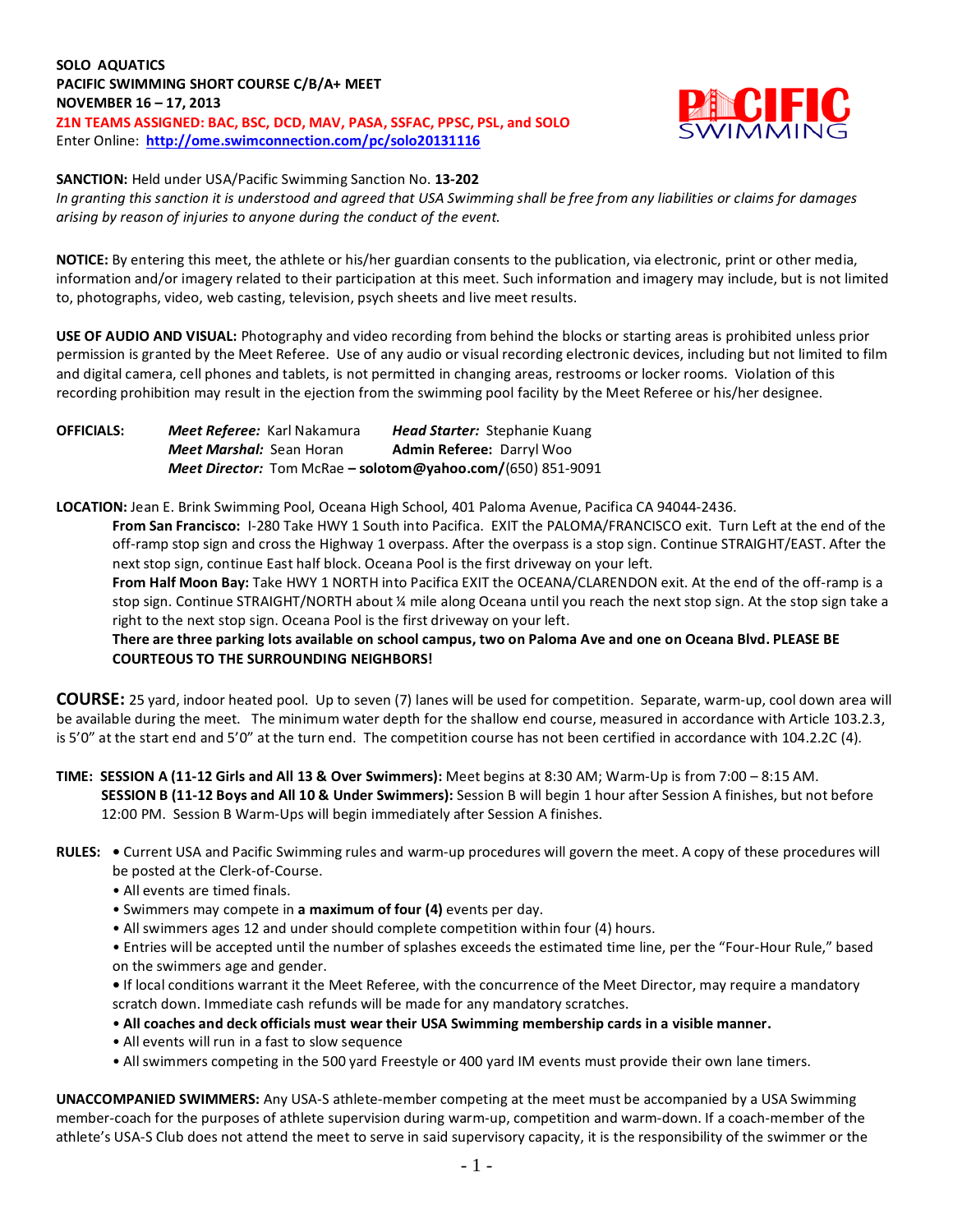swimmer's legal guardian to arrange for supervision by a USA-S member-coach. The Meet Director or Meet Referee may assist the swimmer in making arrangements for such supervision; however, it is recommended that such arrangements be made in advance of the meet by the athlete's USA-S Club Member-Coach.

**RACING STARTS:** Swimmers must be certified by a USA-S member-coach as being proficient in performing a racing start, or must start the race in the water. It is the responsibility of the swimmer or the swimmer's legal guardian to ensure compliance with this requirement.

**RESTRICTIONS:** • Smoking and the use of other tobacco products is prohibited on the pool deck, in the locker rooms, in spectator

- seating, on standing areas and in all areas used by swimmers, during the meet and during warm-up periods.
- Sale and use of alcoholic beverages is prohibited in all areas of the meet venue.
- No glass containers are allowed in the meet venue.
- No propane heater is permitted except for snack bar/meet operations.
- All shelters must be properly secured.

• Except where venue facilities require otherwise, changing into or out of swimsuits other than in locker rooms or other designated areas is not appropriate and is strongly discouraged.

**ELIGIBILITY:** • Swimmers must be current members of USA-S and enter their name and registration number on the meet entry card as they are shown on their Registration Card. If this is not done, it may be difficult to match the swimmer with the registration and times database. The meet host will check all swimmer registrations against the SWIMS database and if not found to be registered, the Meet Director shall accept the registration at the meet (a \$10 surcharge will be added to the regular registration fee). Duplicate registrations will be refunded by mail.

• Swimmers in the "A" Division must have met at least the listed "PC-A" time standard. Swimmers in the "B" Division must have met at least the listed "PC-B" time standard. All entry times slower than the listed "PC-B" time standard will be in the "C" Division.

• Entries with **"NO TIME" will be ACCEPTED.**

• Entry times submitted for this meet will be checked against a computer database and may be changed in accordance with Pacific Swimming Entry Time Verification Procedures.

• Disabled swimmers are welcome to attend this meet and should contact the Meet Director or Meet Referee regarding and special accommodations on entry times and seeding per Pacific Swimming policy.

• Swimmers 19 years of age and over may compete in the meet for time only, no awards. Such swimmers must have met standards for the 17-18 age group.

• The swimmer's age will be the age of the swimmer on the first day of the meet.

**ENTRY PRIORITY: Zone 1N swimmers from BAC, BSC, DCD, MAV, PASA, SSFAC, PPSC, PSL, and SOLO entering online must do so by 11:59 PM Wednesday, October 30th in order to receive priority acceptance to the meet. Surface mail entries must be postmarked by Monday, October 28th in order to receive priority acceptance to the meet.** No swimmers other than those from BAC, BSC, DCD, MAV, PASA, SSFAC, PPSC, PSL, and SOLO may enter the meet until the priority period has concluded.

**ENTRY FEES:** \$2.75 per event plus an \$8.00 participation fee per swimmer. Entries will be rejected if payment is not sent at time of request.

**ONLINE ENTRIES:** To enter online go to **<http://ome.swimconnection.com/pc/solo20131116>** to receive an immediate entry confirmation. This method requires payment by credit card. Swim Connection LLC charges a processing fee for this service, equal to \$1 per swimmer plus 5% of the total Entry Fees. Please note that the processing fee is a separate fee from the Entry Fees. If you do not wish to pay the processing fee, enter the meet using a mail entry. Entering online is a convenience, is completely voluntary, and is in no way required or expected of a swimmer by Pacific Swimming. **Online entries will be accepted through Wednesday, November 6th at 11:59 PM**.

**MAILED OR HAND DELIVERED ENTRIES**: Entries must be on the attached consolidated entry form. Forms must be filled out completely and printed clearly with swimmers best time. Entries must be postmarked by midnight, Monday, November 4th or hand delivered by 6:30 p.m. Wednesday, November  $6^{th}$ . No late entries will be accepted. No refunds will be made, except mandatory scratch downs. Requests for confirmation of receipt of entries should include a self-addressed envelope.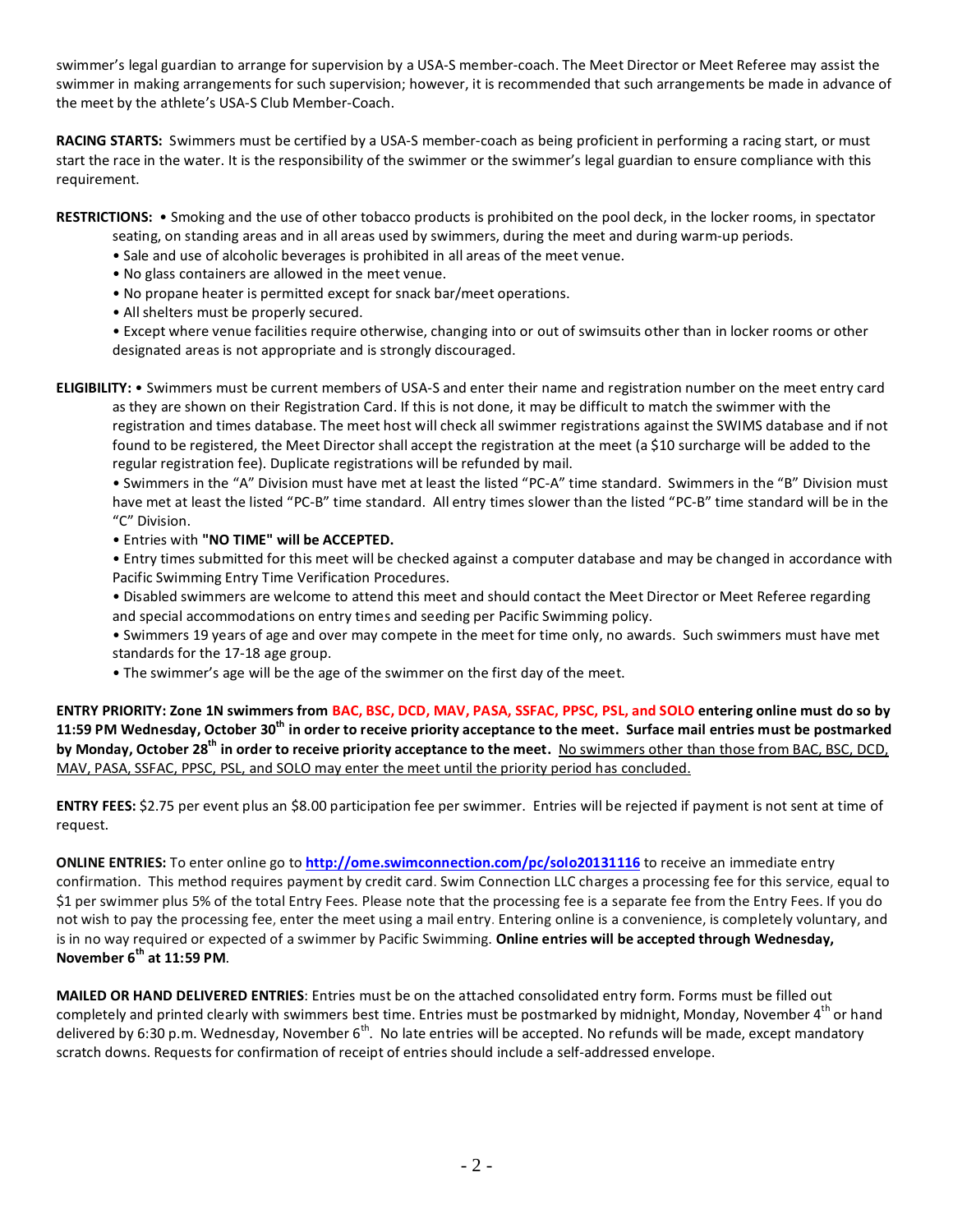## **Make check payable to**: SOLO Aquatics **Mail entries to**: Tom McRae – SOLO Meet Director **Hand deliver entries to:** Tom McRae – SOLO Meet Director P.O. Box 7266 800 Sea Spray Lane #304 Menlo Park, CA 94025 **Foster City, CA 94404**

**CHECK-IN:** The meet will be deck seeded. Swimmers must check-in at the Clerk-of-Course. Close of check-in for all individual events shall be no more than 60 minutes before the estimated time of the start of the first heat of the event. No event shall be closed more than 30 minutes before the scheduled start of the session. Swimmers who do not check in will not be seeded and will not be allowed to compete in that event.

**SCRATCHES:** Swimmers shall inform themselves of the meet starting time and shall report to the proper meet authorities promptly upon call. Any swimmers not reporting for or competing in an individual timed final event *shall not* be penalized.

**AWARDS:** Individual events will be awarded in the A, B, and C division. Ribbons for First through Eighth place will be given to the following age groups 8 & U, 9-10, 11-12, 13-14, and 15 & Over. All 13-14 and 15 & Over events will compete together but will be awarded separately. Swimmers 19 years of age and older will not receive awards. "A" time medals will be given to swimmers achieving a new "PC – A" times, regardless of place achieved in the event. All awards must be picked up at the meet by coaches at the end of each session. Awards will not be mailed.

**ADMISSION:** Free. A 2-day program will be available for a reasonable fee.

**REFRESHMENTS:** A snack bar will be open each day. Generous and friendly hospitality provided for officials, coaches, and volunteers. Lunches will be available for officials and coaches.

**MISCELLANEOUS:** No overnight parking is allowed. Facilities will not be provided after meet hours. Access ways, passage ways and doorways must remain clear of chairs, seats, bulky items and bags per compliance with Fire Marshall's orders. Items may be removed. No flash photography. Swimmers, Coaches and Parents/Timers are NOT ALLOWED to cross/walk in front of the meet officials Timing Station. Restricted access area the East and South ends of the swimming pool deck. Access only for Competitors, Coaches, Officials, and meet Staff/Volunteers and Timers. All participating teams are expected to provide lane timers based upon the number of swimmers registered to swim each day. Team timing lanes for Saturday and Sunday will be assigned and coaches will be notified of assignments during the week prior to the meet.

**MINIMUM OFFICIALS:** Teams must follow Zone 1 North rules for providing officials. Each team must provide officials for each session according to the number of swimmers entered in that session, following the table below. Teams that do not provide sufficient officials must provide coaches to act in the place of officials.

| Club swimmers entered in session | <b>Trained and carded officials requested</b> |  |  |  |  |  |
|----------------------------------|-----------------------------------------------|--|--|--|--|--|
| $1 - 10$                         |                                               |  |  |  |  |  |
| $11 - 25$                        |                                               |  |  |  |  |  |
| 26-50                            |                                               |  |  |  |  |  |
| 51-75                            |                                               |  |  |  |  |  |
| 76-100                           |                                               |  |  |  |  |  |
| 100 or more                      | 5 and up (1 for every 25 swimmers)            |  |  |  |  |  |

|                 |            |            | <b>EVENT SUMMARY</b> |               |            |            |            |  |  |  |
|-----------------|------------|------------|----------------------|---------------|------------|------------|------------|--|--|--|
| <b>SATURDAY</b> |            |            |                      | <b>SUNDAY</b> |            |            |            |  |  |  |
| 8 & UN          | $9 - 10$   | $11 - 12$  | $13 - 18$            | 8 & UN        | $9 - 10$   | $11 - 12$  | 13-18      |  |  |  |
| <b>50 FR</b>    | 100 FR     | 200 FR     | 200 FR               | 50 BK         | 100 BK     | 200 BK     | 100 BK     |  |  |  |
| 25 BR           | 50 BR      | 100 BR     | 100 BR               | 25 FR         | 50 FR      | 100 FR     | 100 FR     |  |  |  |
| 25 BK           | 50 BK      | 100 FL     | 100 FL               | 25 FL         | 100 FL     | 100 IM     | 200 IM     |  |  |  |
| 100 IM          | 100 IM     | 50 BK      | 200 BK               | 100 FR        | 100 BR     | 200 FL     | 200 BR     |  |  |  |
|                 | 500 FR (G) | 400 IM (G) | 500 FR (G)           |               | 500 FR (B) | 400 IM (B) | 500 FR (B) |  |  |  |

## **EVENT SUMMARY**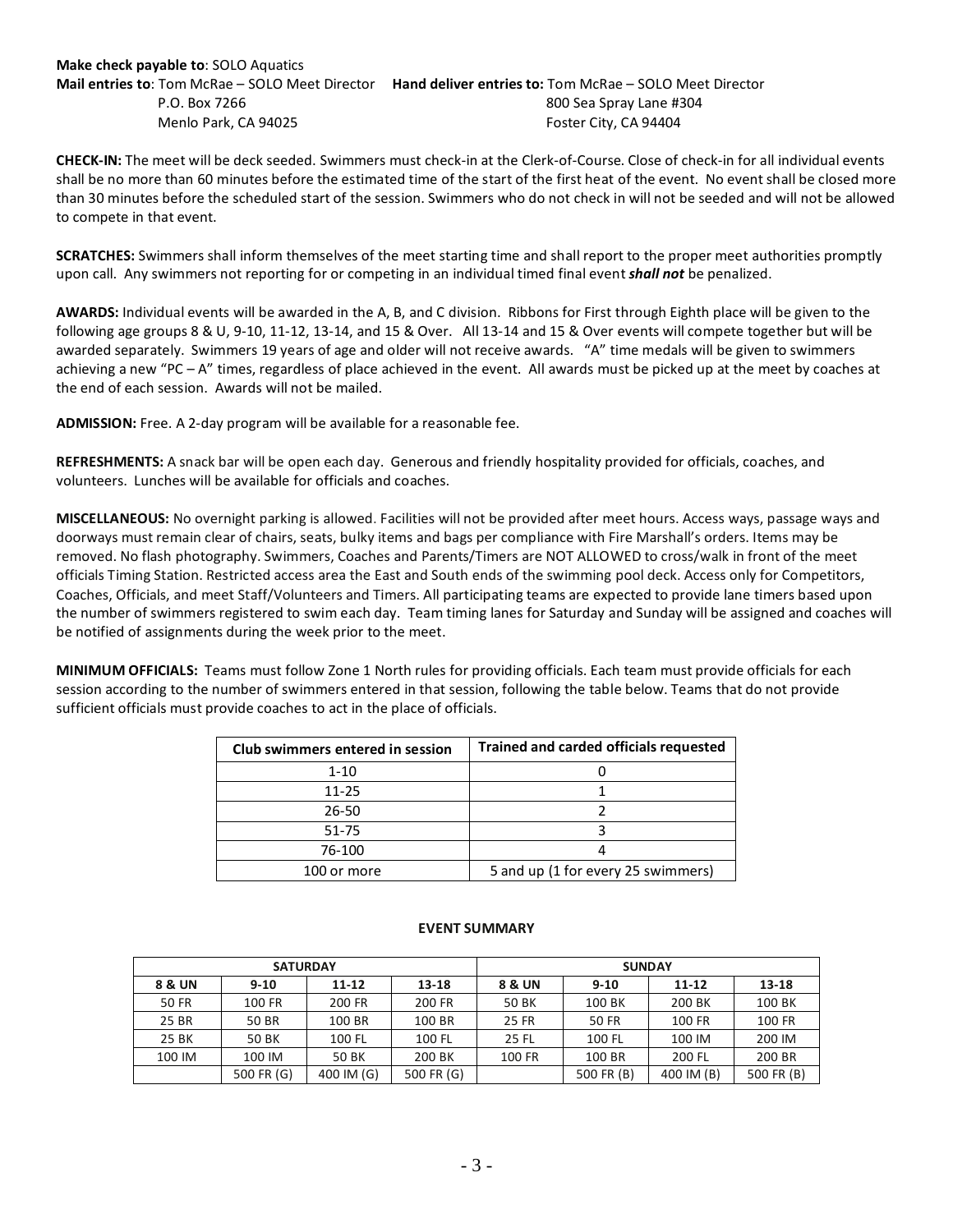|                | SATURDAY, NOVEMBER 16 <sup>th</sup> |                |        | SUNDAY, NOVEMBER 17th |  |  |
|----------------|-------------------------------------|----------------|--------|-----------------------|--|--|
|                | <b>SESSION A</b>                    |                |        |                       |  |  |
| <b>GIRLS#</b>  | <b>EVENT</b>                        | <b>BOYS#</b>   | GIRLS# | <b>EVENT</b>          |  |  |
| $\mathbf{1}$   | $11 - 12200$ FREE                   |                | 45     | 13 & O 100 BACK       |  |  |
| $\overline{3}$ | 13 & O 200 FREE                     | $\overline{4}$ | 47     | 11-12 200 BACK        |  |  |
| 5              | 11-12 100 BREAST                    |                | 49     | 13 & O 100 FREE       |  |  |
| $\overline{7}$ | 13 & O 100 BREAST                   | 8              | 51     | $11 - 12$ 100 FREE    |  |  |
| 9              | 11-12 100 FLY                       |                | 53     | 13 & O 200 IM         |  |  |
| 11             | 13 & O 100 FLY                      | 12             | 55     | $11 - 12$ 100 IM      |  |  |
| 13             | 11-12 50 BACK                       |                | 57     | 13 & O 200 BREAST     |  |  |
| 15             | 13 & O 200 BACK                     | 16             | 59     | 11-12 200 FLY         |  |  |
| 17             | $11 - 12$ 400 IM                    |                |        | 13 & O 500 FREE       |  |  |
| 19             | 13 & O 500 FREE                     |                |        | <b>SESSION B</b>      |  |  |
|                | <b>SESSION B</b>                    |                |        | 11-12 200 BACK        |  |  |
| 21             | 10 & U 100 IM                       | 22             | 65     | 9-10 100 BACK         |  |  |
|                | $11 - 12$ 200 FREE                  | 24             | 67     | 8 & U 50 BACK         |  |  |
| 25             | $9 - 10100$ FREE                    | 26             |        | $11 - 12$ 100 FREE    |  |  |
| 27             | 8 & U 50 FREE                       | 28             | 71     | $9 - 1050$ FREE       |  |  |
|                | 11-12 100 BREAST                    | 30             | 73     | 8 & U 25 FREE         |  |  |
| 31             | 9-1050 BREAST                       | 32             |        | $11 - 12$ 100 IM      |  |  |
| 33             | 8 & U 25 BREAST                     | 34             | 77     | $9 - 10100$ FLY       |  |  |
|                | 11-12 100 FLY                       | 36             | 79     | 8 & U 25 FLY          |  |  |
| 37             | 9-1050 BACK                         | 38             |        | 11-12 200 FLY         |  |  |
| 39             | 8 & U 25 BACK                       | 40             | 83     | 9-10 100 BREAST       |  |  |
|                | 11-12 50 BACK                       | 42             | 85     | 8 & U 100 FREE        |  |  |
| 43             | $9 - 10500$ FREE                    |                |        | $11 - 12$ 400 IM      |  |  |
|                |                                     |                |        | $9 - 10500$ FREE      |  |  |

## **\*NOTE – THE GIRLS 500 FREE AND 400 IM WILL SWIM ON SATURDAY 11/16, THE BOYS 500 FREE AND 400 IM ON SUNDAY 11/17\***

Use the following URL to find the time standards:<http://www.pacswim.org/swim-meet-times/standards>